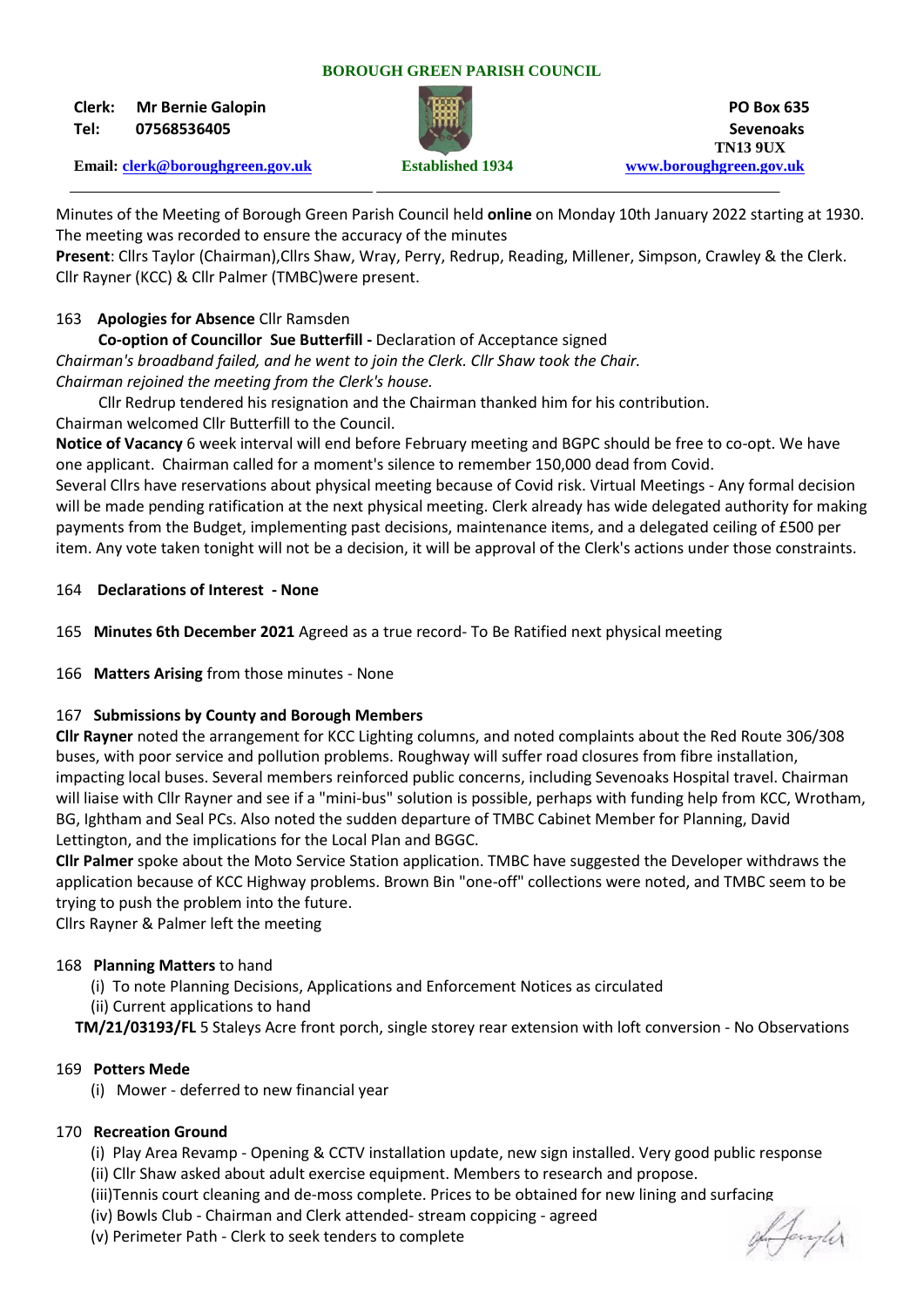## 171 **Village Enhancements**

- (i) Planters in hand
- (ii) Benches one memorial bench has been installed at Harrison Rd, and two more applications have been received
- (iii) Salt Update cage complete, Kent Ali bag salt stock to be purchased when they close
- (iv) Basted House Drive action deferred pending agreement between Surgery & Scouts/Cubs
- (v) Library flagpole re roped. We need 3 new Union Flags
- (vi) Cllr Simpson asked if some fallen trees at IQE could be attended by the Groundsman.

### 172 **Financial Matters**

- (i) Clerk's RFO report. Cash flow holding well, extra £5k Rec Revamp grant received from CAF.
- (ii) Bank Reconciliations 31 December circulated and noted
- (iii) Electric Van / Charger delivery delayed
- (iv) To approve Payment List as circulated. (att Appendix 1)

This payment list is presented to each meeting to allow oversight and for each payment to be recorded in the minutes- The Clerk already has standing authority to make these payments. They will all be formally ratified at the next physical meeting. *Prop* Chairman *Sec* Cllr Millener

Invoices physically checked by MT & SM

### 173 **Website & Social Media**

(i) No report

### 174 **TMBC Local Plan & Policies**

 (i) To note resignation of Ian Bailey, Senior TMBC Planning Officer, and dismissal of Cllr David Lettington, Cabinet Member for Planning, the architects of the Local Plan. This will have a significant impact on the delivery of Borough Green Garden City.

#### 175 **Highways & Streetlighting**

(i) Update on Waste Services New one-off Brown Bin collections imminent

 (ii) KCC charges for load testing & permit for Baskets and Christmas Lights. Demand negotiated to £1750, £1500 Member Grant from Cllr Rayner, top up of £250 from BGPC. KCC required to report back to next JTB. If this money grabbing is not resisted, it could mean the end of Borough Green Christmas Lights. Chairman thanked Cllr Rayner

#### 176 **Quarries & Landfills** (i) No report

#### 177 **Councillors Reports from outside Bodies** (max 3 min)

 (i) Facilities & Green Spaces Review Group - Cllr Simpson seeking more members, Mr Redrup agreed to join (ii) Welcome Back fund - VH carpark white lining - deferred - bad weather

 (iii) Platinum Jubilee celebrations Cllr Reading to liaise with other organisations in the village, Cllr Butterfill to assist. Ideas discussed included beacons, tree planting, Bagpiper, and liaison with COGS. Perhaps instead of street party, a celebration in the Rec, leading to an annual event.

## 178 **Future Dates**

 (i) Date of next meeting **Monday 7th February 2022** At all other times contact the Clerk using the details above

### 179 **Exclusion of Public and Press:** Pursuant to Section1(2) of the Public Bodies (Admission to Meetings) Act 1960 Chairman to move that the press and public be excluded from the remainder of the meeting during consideration of any item. Members are reminded that any release of information from a Part 2 discussion is contrary to the Standards Code and an offence under the above Public Bodies Act.

of Jangler 7 Feb 2022